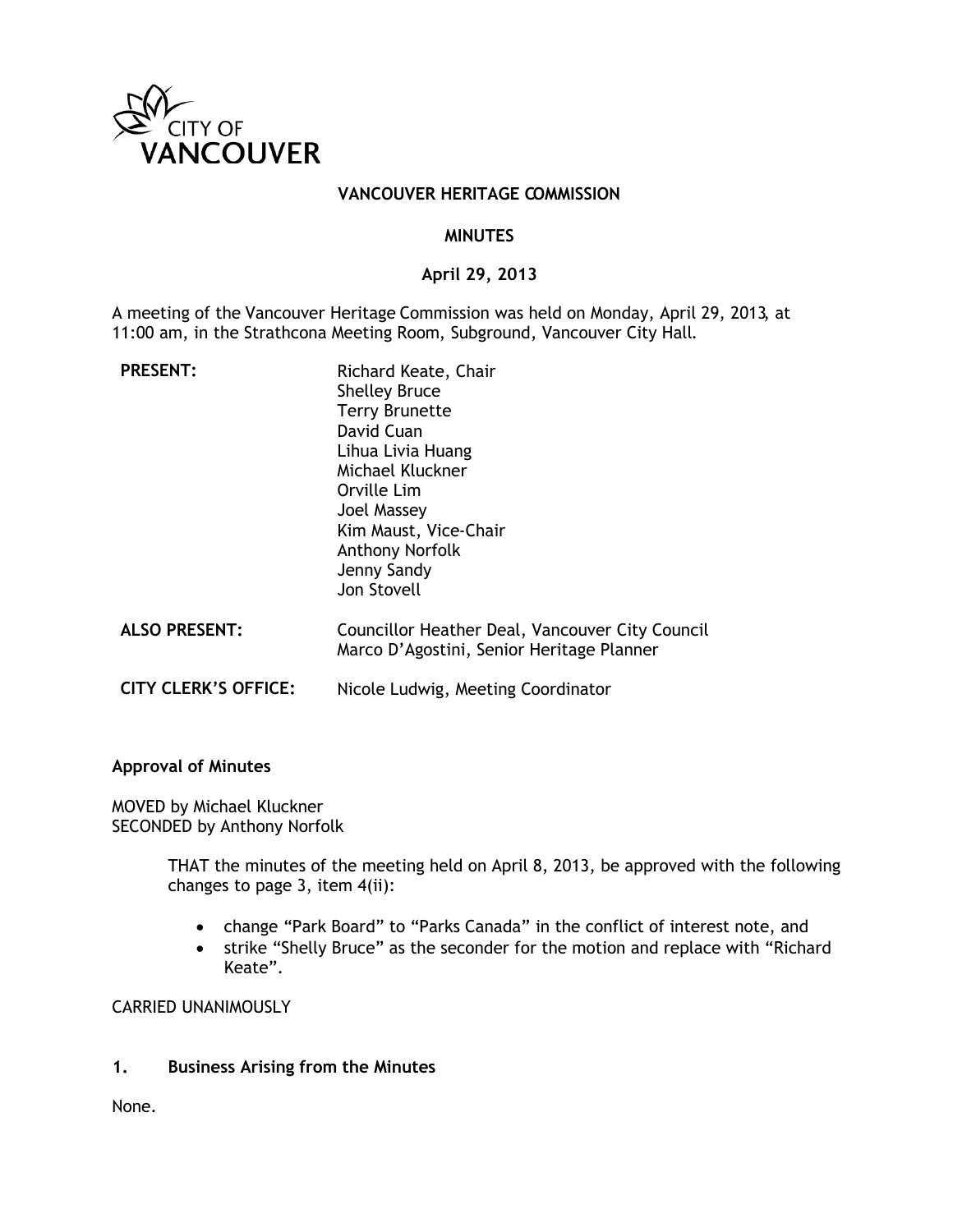#### **2. Conservation Review**

- **(a) 188 Keefer Street (611 Main Street) DE 416573**
- Applicant: W.T Leung Architects Inc. Westbank, Ian Duke, owner
- Staff: Paul Cheng, Development Planner Zlatan Jankovic, Heritage Planner

*\* \* \* \* \**

*The Commission recessed at 11:04 am to view the model for the proposed development in the Town Hall Meeting Room, Main Floor, City Hall, and reconvened at 11:08 am, with the same members present.* 

*\* \* \* \* \**

At its meeting on July 12, 2012, the Vancouver Heritage commission requested this application be brought to the Commission again at the development permit stage to address considerations noted in the minutes for that meeting. As the application is now at the development permit stage, staff and the applicant presented the updated application, and responded to questions.

Following the discussion, it was

MOVED by Jenny Sandy SECONDED by Kim Maust

> THAT the Vancouver Heritage Commission supports the development permit application for 188 Keefer Street (611 Main Street) as presented at the April 29, 2013, meeting and asks that the applicant consider the following recommendations:

- the cornice at the street wall level be of greater scale and bolder, and
- consideration be given to bringing the verticality elements of the tower down to the street wall base.

FURTHER THAT the Vancouver Heritage Commission asks that further design consideration be given to the street experience of the Chinatown elevation.

CARRIED (Richard Keate and Michael Kluckner opposed)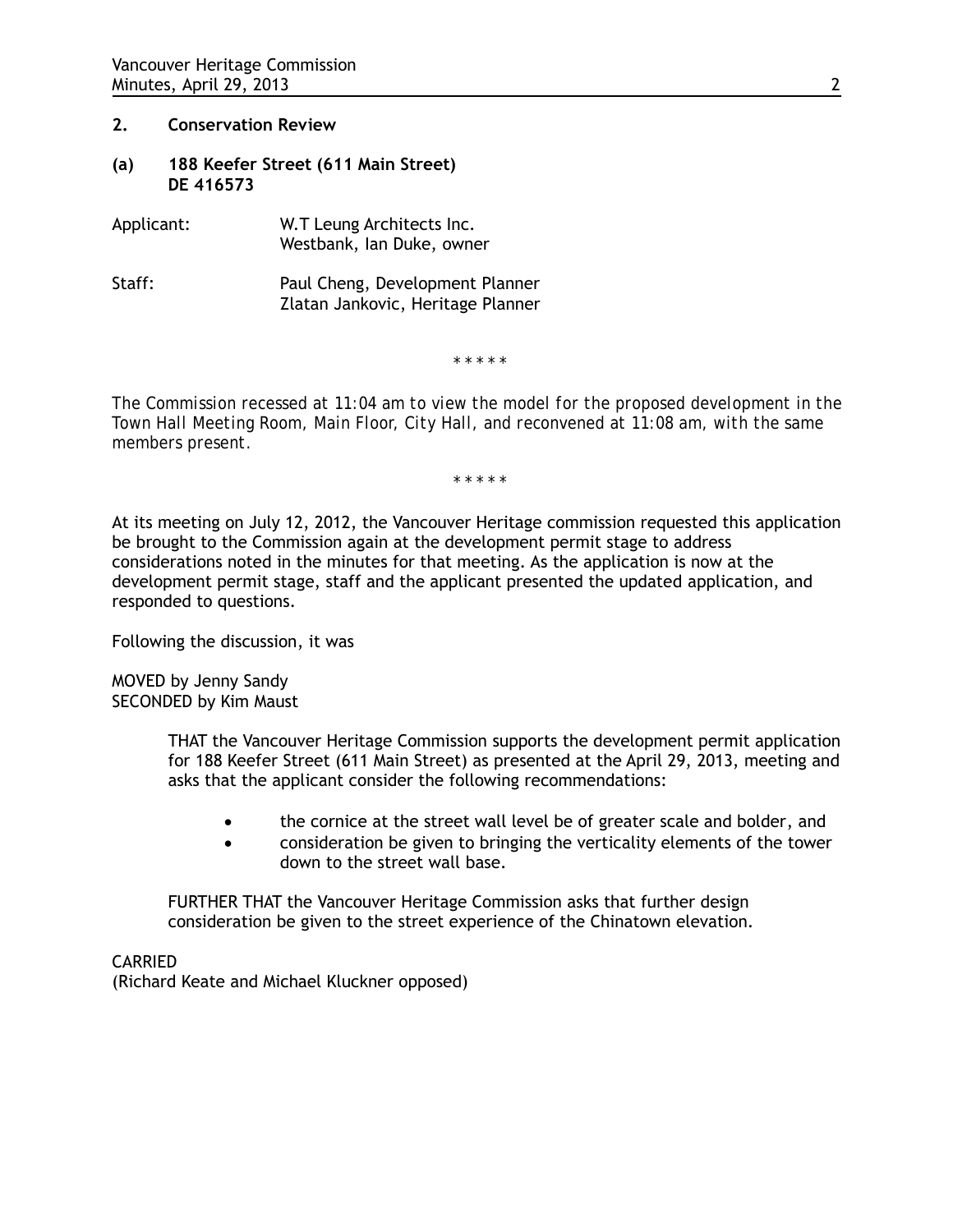#### *\* \* \* \* \**

*The Commission recessed at 12:11 pm and reconvened at 12:19 pm with the same members present.*

*\* \* \* \* \**

# **(b) Birks Building (formerly Bank of Commerce Building) 688 West Hastings Street A – Municipally Designated**

Enquirer: Glenn Harris, Talia Jevan Properties, owner Glenn Ledingham, Oberto Oberti Architecture

Staff: Marco D'Agostini, Senior Heritage Planner

The owner and the tenant (Birks) of the building sought the Commission's opinion on potential modifications to the base of the building along Granville Street to enhance retail leasing opportunities in the building. The proposed changes include:

- i. Three new entry doors;
- ii. Addition of a new glass canopy;
- iii. Revitalization of existing window displays; and
- iv. Adding new backlit signs (optional).

The Enquirer sought feedback from the Commission prior to submitting an application, in order to receive an opinion prior to negotiating with vendors. Staff and the Enquirer also responded to questions.

The Commission requested to separate the components of the motion below for the vote.

MOVED by Richard Keate SECONDED by Kim Maust

> THAT the Vancouver Heritage Commission thanks the applicant for making an enquiry prior to making a heritage alteration application for 688 West Hastings Street, the Birks Building, and the Commission provides the following advice for consideration by the applicant:

- i. The Commission could support the additional openings if the openings are sensitive to the monolithic character of the base of the building and add to its symmetry;
- ii. Reconsider the addition of a canopy;
- iii. If a canopy is added, it should be kept level and the installation fully reversible, and,
- iv. The Commission strongly discourages the addition of lit sign boxes

#### CARRIED

(Shelley Bruce, Terry Brunette and Lihua Livia Huang opposed to iii; Michael Kluckner, Anthony Norfolk and Jon Stovell opposed to iv)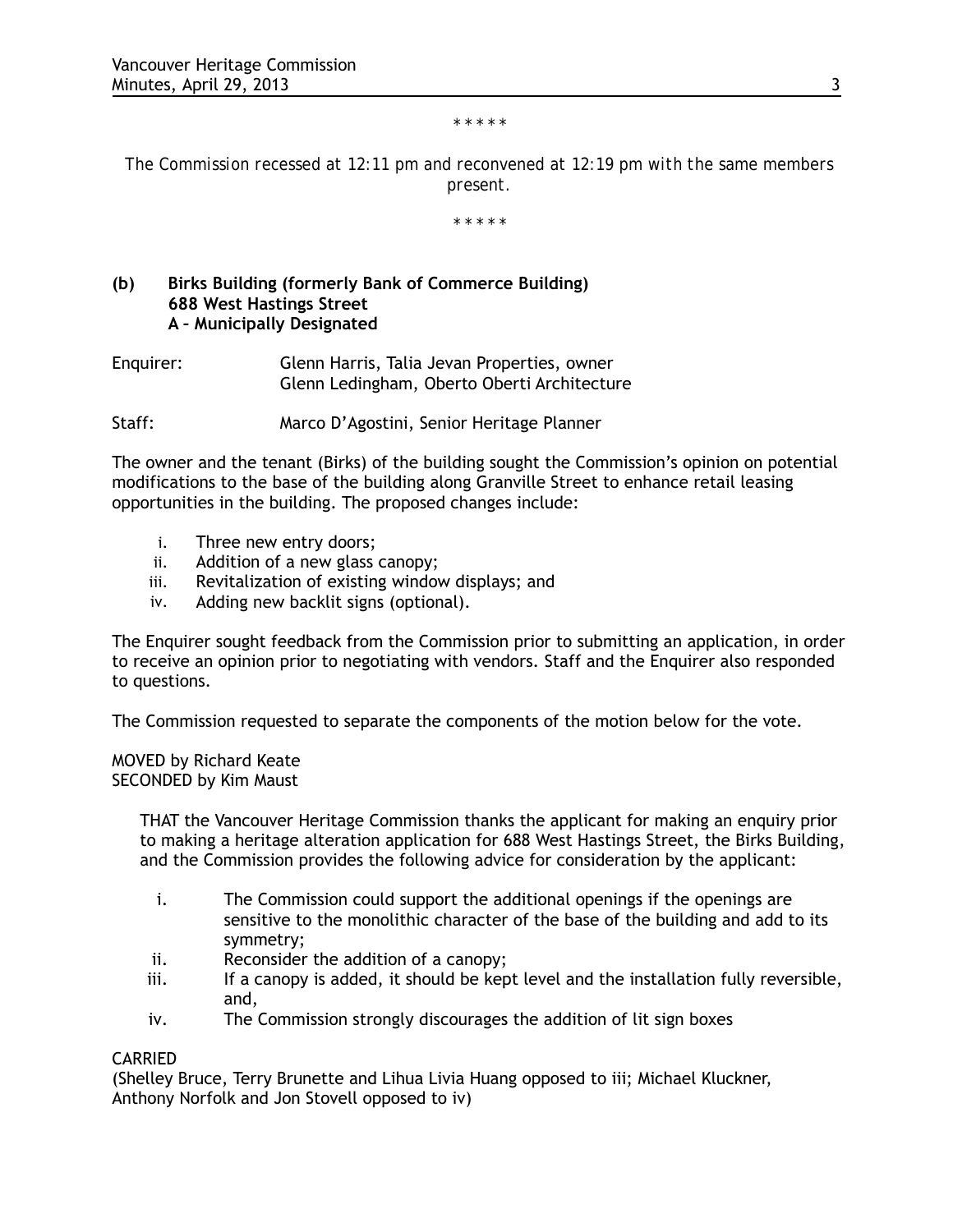## **3. Sub-committee Reports**

*a) Report from the SoS/VHR Sub-Committee.* 

Hugh McLean, Heritage Planner, reviewed the report from the April 15, 2013, SoS/VHR Sub-committee meeting (*distributed* - *on file in the City Clerk's Office).* 

MOVED by Michael Kluckner SECONDED by Orville Lim

- A. THAT the Vancouver Heritage Commission supports adding 304 East  $28<sup>th</sup>$  Avenue to the Vancouver Heritage Register as a B-listing.
- B. THAT the Vancouver Heritage Commission recommends 729 East  $14<sup>th</sup>$  Avenuenot be added to the Heritage Register as a result of extensive renovations that have compromised its character.
- C. THAT the Vancouver Heritage Commission requests that the Statements of Significance for 304 East 28<sup>th</sup> Avenue and 1431 Haro Street be referred back to the consultant for minor revisions, as noted in the report from the SoS/VHR Sub-committee meeting of April 15, 2013.
- D. THAT the Vancouver Heritage Commission requests that the Statement of Significance for 303 East  $8<sup>th</sup>$  Avenue be referred back to the consultant for more extensive revisions, as noted in the report from the SoS/VHR Sub-committee meeting of April 15, 2013.
- E. THAT the Area Context Statement for the Eastern Core be revised based on comments from the SoS/VHR Sub-committee, as noted in the report from the SoS/VHR Sub-committee meeting of April 15, 2013.

# CARRIED UNANIMOUSLY

The Chair thanked Sub-committee members for their work.

#### *b) Report from Heritage Awards Sub-Committee.*

Hugh McLean, Heritage Planner, noted the Heritage Awards will take place in one month and requested a few volunteers to check in award winners and escort them to their seats. Orville Lim, Kim Maust, Anthony Norfolk and Jenny Sandy volunteered to assist.

### **4. New Business**

None.